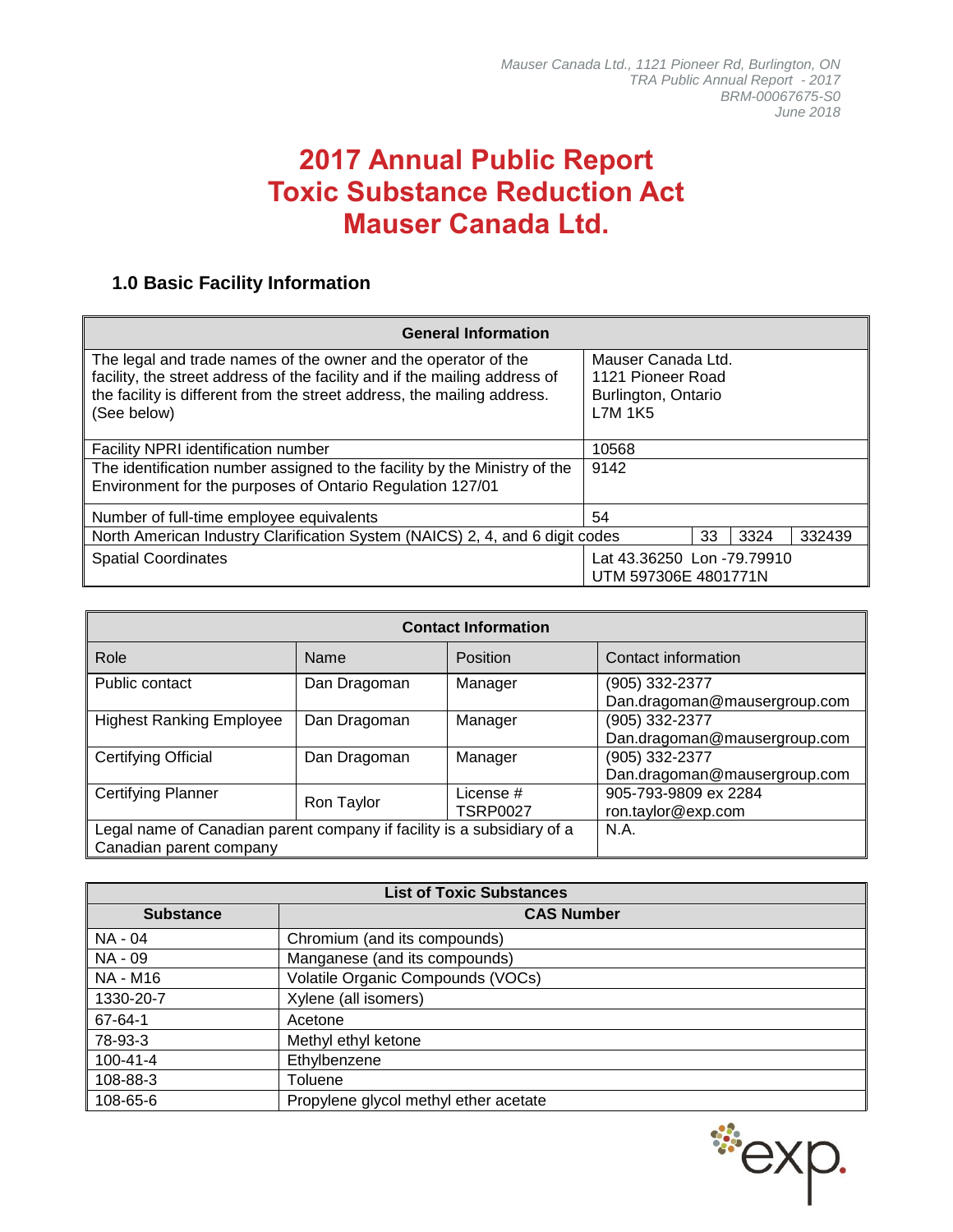| <b>List of Toxic Substances</b> |                                |  |  |  |
|---------------------------------|--------------------------------|--|--|--|
| 111-76-2                        | 2-Butoxyethanol                |  |  |  |
| $95-36-6$                       | 1,2,4-Trimethylbenzene         |  |  |  |
| $ 64-17-5 $                     | Ethanol                        |  |  |  |
| 64742-94-5                      | Heavy aromatic solvent naphtha |  |  |  |
| 64742-95-6                      | Light aromatic solvent naphtha |  |  |  |

### **2.0 Facility's Intent and Objectives**

Mauser Canada Ltd. intends to reduce its use of volatile organic compounds (VOCs), methyl ethyl ketone, 1,2,4-trimethylbenzene, toluene, xylene, ethyl benzene, and heavy solvent naphtha acetate by substituting the current paint with paint containing a lower content of volatile organic compounds (VOCs) where customer specifications can be met and product quality can be maintained.

Mauser Canada Ltd does not intend to reduce its use of 2-butoxyethanol, ethanol, light solvent naphtha, and propylene glycol methyl ether acetate, which are not currently reportable, as they will be constituents of the low VOC paints/liners in concentration greater than in old (high VOC) paint/liners. In these circumstances because of significant reduction in total VOC emission and especially to the reduction of more toxic substances, substitution of high VOC paints/liner with low VOC paints/liners is deemed to be a feasible option.

Mauser Canada Ltd. does not intend to implement options to reduce chromium and manganese since it is required to meet client specifications and to maintain the quality and safety of the product in accordance with international transportation and storage standards. Mauser Canada Ltd. intends to continue to minimize its use of chromium and manganese through a comprehensive scrap reduction program and manufacture products in the most responsible and efficient way possible.

### **3.0 Implementation Options**

To meet the objective of reducing the use of: volatile organic compounds (VOCs), methyl ethyl ketone, 1,2,4-Trimethylbenzene, toluene, xylene, heavy solvent naphtha, ethyl benzene, and acetone; Mauser Canada Ltd. has been engaged in a comprehensive program to determine the feasibility and acceptability of substituting current coatings with low VOC paints/liners. Based on the program it has set a target to reduce the use of the above substances by 10% in the first year (2013), a further 10% second year (2014) and further 5% third year (2015).

Mauser Canada Ltd. intends to reduce the use of 1,2,4-Trimethylbenzene, toluene, xylene, and methyl ethyl ketone once the introduction of new low VOC paints/liners is fully implemented, as they will be present in reduced concentrations in the low VOC paints/liners.

Mauser Canada Ltd does not intend to reduce its use of 2-Butoxyethanol, ethanol, light solvent naphtha and propylene glycol methyl ether acetate as they will be used to substitute for the more volatile or toxic substances noted above.

Mauser Canada Ltd. recognizes end of pipe technology does not reduce the use of toxic substances, however, such technology is the most feasible and effective option to reduce emissions of VOCs to the atmosphere and is committed to achieving additional significant reductions in emissions to air for all VOCs with the use of new end of pipe technology. Mauser has installed a regenerative thermal oxidizer (RTO) to control emissions from painting processes.

To meet the objective of minimizing the use of chromium and manganese, Mauser Canada will continue to monitor and maintain its current target for controllable scrap reduction within its scrap reduction program.

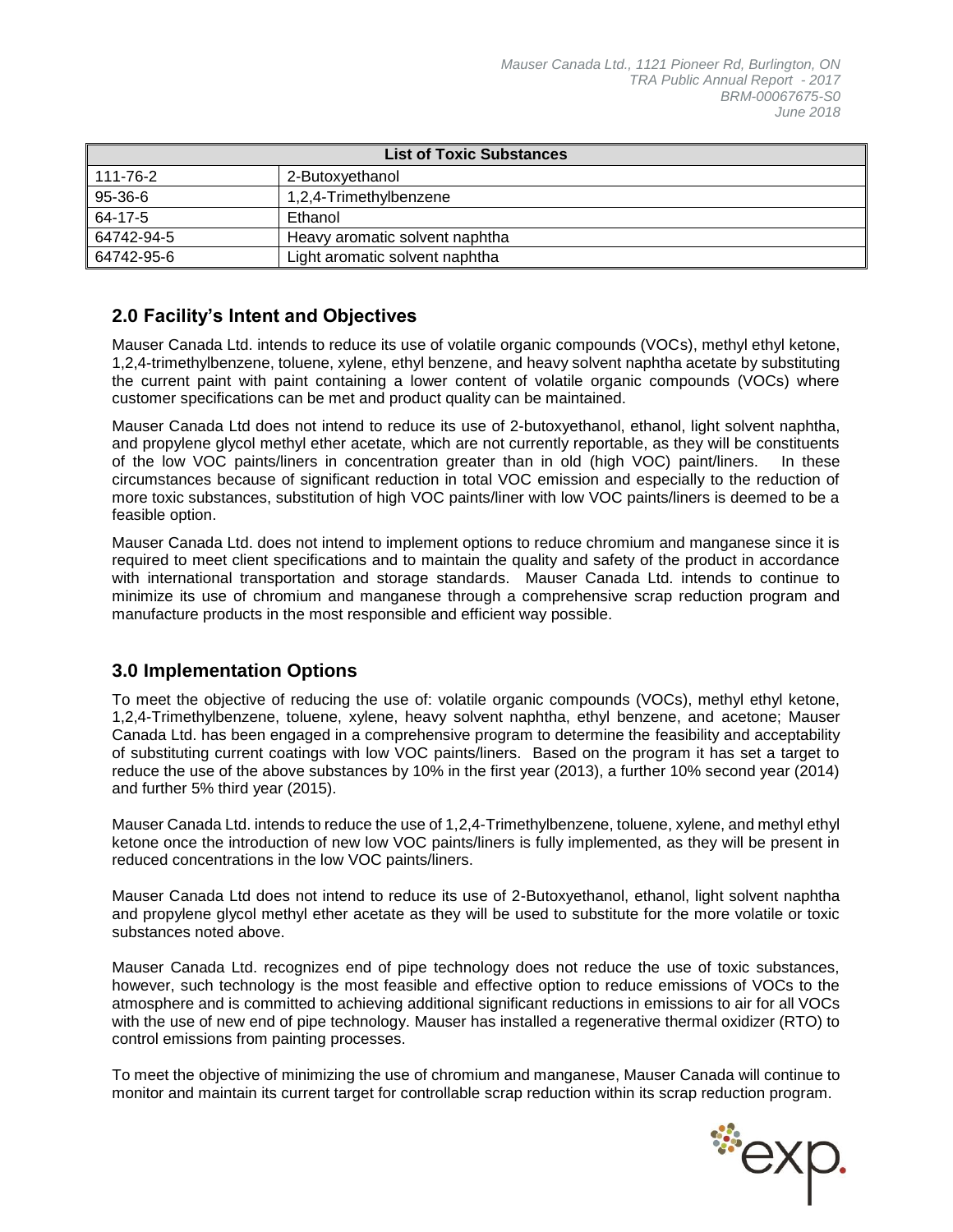### **4.0 Facility's progress in reducing toxic substances**

Table 1 provides TRA quantifications, progress and comparison between the current reporting period (2017) and the most recent reporting year (2016). The method used was a mass balance approach based on purchase records and emission factors. There was no change in the tracking and quantification methodology used.

| Substance                                             |            | 2017 |              | 2016       |      |              | Change*<br>2017 vs 2016 |         |              | % Change*<br>2017 vs 2016 |         |              |
|-------------------------------------------------------|------------|------|--------------|------------|------|--------------|-------------------------|---------|--------------|---------------------------|---------|--------------|
|                                                       | <b>MPO</b> | E    | $\mathsf{R}$ | <b>MPO</b> | E    | $\mathsf{R}$ | <b>MPO</b>              | E       | $\mathsf{R}$ | <b>MPO</b>                | E       | $\mathsf{R}$ |
| <b>VOC</b>                                            | 130        | 8.9  | 3.4          | 128        | 8.7  | 3.47         | 2.20                    | 0.16    | $-0.04$      | 1.7                       | 1.8     | $-1.2$       |
| Methyl ethyl ketone                                   | 29.9       | 2.04 | 0.79         | 30.2       | 2.05 | 0.82         | $-0.30$                 | $-0.01$ | $-0.03$      | $-1.0$                    | $-0.5$  | $-3.7$       |
| 1,2,4-Trimethylbenzene <sup>1</sup>                   | 2.43       | 0.17 | 0.07         | 2.33       | 0.16 | 0.06         | 0.10                    | 0.01    | 0.01         | 4.3                       | 3.1     | 11.1         |
| Toluene <sup>1</sup>                                  | 7.94       | 0.54 | 0.21         | 7.73       | 0.53 | 0.21         | 0.21                    | 0.01    | 0.00         | 2.7                       | 1.9     | 0.0          |
| 2-butoxyethanol <sup>1</sup>                          | 9.59       | 0.65 | 0.26         | 8.53       | 0.58 | 0.23         | 1.06                    | 0.07    | 0.03         | 12.4                      | 12.1    | 13.0         |
| Xylene                                                | 15.8       | 1.08 | 0.42         | 16.2       | 1.1  | 0.44         | $-0.40$                 | $-0.02$ | $-0.02$      | $-2.5$                    | $-1.8$  | $-4.5$       |
| Ethanol <sup>1</sup>                                  | 0.28       | 0.02 | 0.01         | 0.57       | 0.04 | 0.01         | $-0.29$                 | $-0.02$ | $-0.01$      | $-50.9$                   | $-50.0$ | $-50.0$      |
| heavy solvent naphtha <sup>1</sup>                    | 0.00       | 0.00 | 0.00         | 0.00       | 0.00 | 0.00         | 0.00                    | 0.00    | 0.00         | 0.00                      | 0.00    | 0.00         |
| light solvent naphtha <sup>1</sup>                    | 0.00       | 0.00 | 0.00         | 0.00       | 0.00 | 0.00         | 0.00                    | 0.00    | 0.00         | 0.00                      | 0.00    | 0.00         |
| propylene glycol methyl<br>ether acetate <sup>1</sup> | 7.36       | 0.50 | 0.20         | 7.59       | 5.13 | 0.15         | $-0.23$                 | $-4.63$ | 0.05         | $-3.0$                    | $-90.3$ | 32.6         |
| Ethylbenzene <sup>1</sup>                             | 2.88       | 0.20 | 0.08         | 2.94       | 0.20 | 0.08         | $-0.06$                 | 0.00    | 0.00         | $-2.0$                    | 0.0     | 0.0          |
| Acetone <sup>1</sup>                                  | 2.66       | 0.18 | 0.07         | 2.26       | 0.15 | 0.06         | 0.40                    | 0.03    | 0.01         | 17.7                      | 20.0    | 16.7         |
| Chromium                                              | 189        | 0.06 | 15.9         | 179        | 0.06 | 16.2         | 10.0                    | 0.0     | $-0.28$      | 5.6                       | 1.6     | $-1.7$       |
| Manganese                                             | 283        | 0.03 | 23.9         | 269        | 0.03 | 24.3         | 14.5                    | 0.0     | $-0.42$      | 5.4                       | 1.6     | $-1.7$       |

**Table 1: Comparison Report – MPO, Emissions and Recycling Quantification – 2017 vs 2016**

\* Change = (annual Amounts - base year Amounts)

MPO: Manufactured, processed, or otherwise used

E: Emissions

R: Recycled

1 – Substances are included in Plan Summary but no longer meet NPRI / TRA reporting threshold

### **5.0 Progress of Plan Implementation**

An assessment of the facility's progress in implementing its plan is the final requirement that must be reported to the public. This section must indicate whether the facility has achieved any of its plan objectives.

As per the TRA Plan, Mauser plans to reduce the use of: volatile organic compounds (VOCs), methyl ethyl ketone, 1,2,4-Trimethylbenzene, toluene, xylene, heavy solvent naphtha, and ethylbenzene. Mauser has evaluated the use of lower VOC paints and solvents and have implemented lower VOC paints where they meet client specifications. The installation and operation of the RTO, although outside the scope of the TRA Plan, has greatly reduced emissions to atmosphere.

### **6.0 Certification**

Electronic certification statement provided below, as submitted through the Environment Canada Single Window Information Manager system.